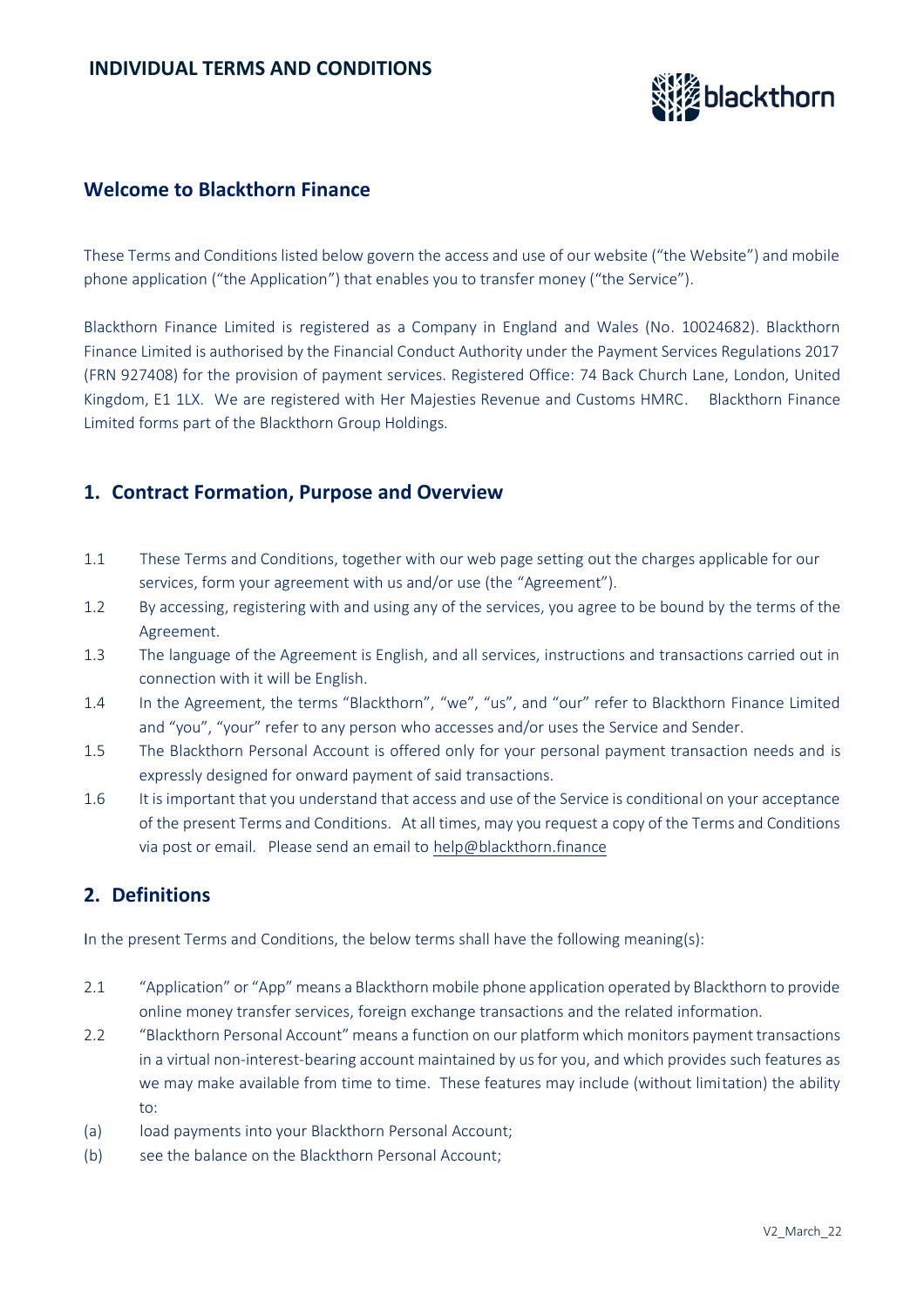

- (c) instruct denominations in the different currencies we make available in the Blackthorn Personal Account from time to time;
- (d) provide instructions for transfer of payments to another person's Blackthorn Personal Account; and
- (e) redeem payments and transfer the proceeds either to yourself or to another Payee

In accordance with 1.5 above, the payment account must have payment activity within 120 days to comply with the provisions of the purpose of the account.

- 2.3 "Blackthorn Group Holdings" consists of Blackthorn Finance Limited Company No (No.10024682 UK), Blackthorn Finance Limited trading as SpellTexPay Finance Inc, Company No: BC1334854, Vancouver B.C, Blackthorn Europe UAB, Company No: 30593221, Republic of Lithuania and Blackthorn Finance Limited, Company No. 3028657, Hong Kong.
- 2.4 "Business Day" means any day on which we are open for business for the execution of Payment Instructions and/or Payment Requests;
- 2.5 "Compliance Officer" has the meaning of one or more members of Blackthorn or its group companies who is responsible for compliance with Money Transfer Regulations, anti-money laundering legislation and other applicable laws;
- 2.6 "Destination Country" means the country in which
- (where you are the recipient) you receive either payment request from a Sender; or
- (where you are the person making payment) another Payee receives payment as a result of you making a payment using your Blackthorn Personal Account;
- 2.7 "Fees" means the charges and fees we charge to you for the Service, as applicable, in accordance with the price list published on the Website and/or the Application, or the prices or rates that we communicate to you before we issue a Confirmation, or as provided in Clauses 2.16, 7 and 8 of these Terms and Conditions;
- 2.8 "Money Transfer" means the applicable laws of the United Kingdom or the country from which funds are transferred or where funds are intended to be received which relate to electronic money transfer services including, without limitation, the Financial Services and Markets Act, 2000, the Payment Services Regulations 2017;
- 2.9 "Payment Instrument" includes a payment device such as a debit card, credit card, or Blackthorn Personal Account.
- 2.10 "Payment Request" means a specific instruction from you (or a Third-Party Provider on your behalf) to a Sender, asking them to send you money, or to your Blackthorn Personal Account;
- 2.11 "Pay-out Amount" means the amount paid, after a foreign exchange conversion, to you or to a Payee, exclusive of the Service Fee and/or any other fees, charges or costs we reasonably incur;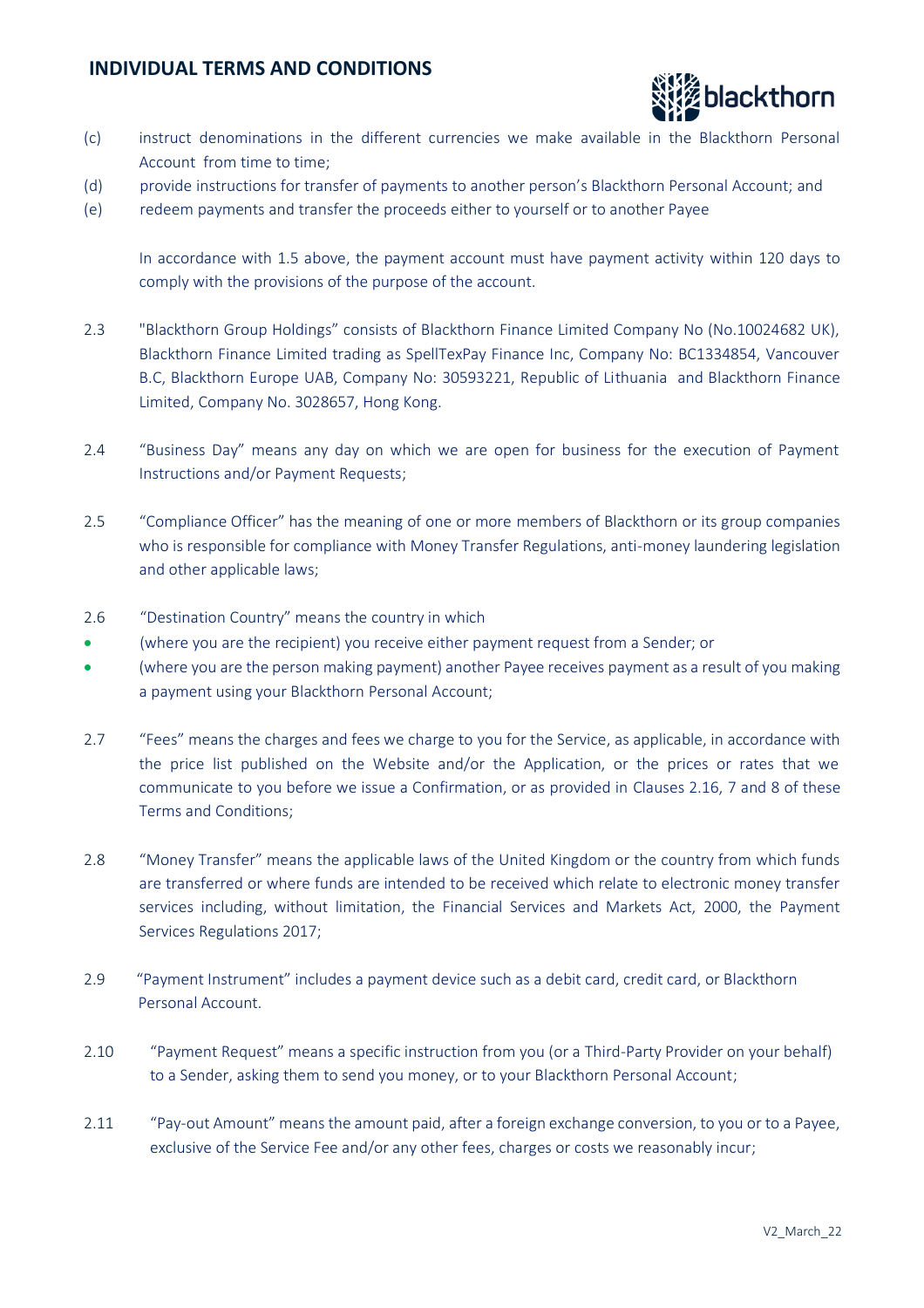

- 2.12 "Payment Instruction" means a specific instruction from you (or a Third-Party Provider on your behalf) using the website or application or interface we provide from time to time to enable the Services under this Agreement;
- 2.13 "Prohibited purpose" means any unlawful purpose (whether such illegality arises in the country from which the funds are transferred or where they are intended to be received or in any territory with jurisdiction over Blackthorn, the Sender or the Receiver) including, without limitation, the transfer or receipt of payment for illegal activities, the transfer of funds which constitute proceeds of crime or money laundering under the Proceeds of Crime Act 2002 (or equivalent), or which are obtained by illegal activity, the transfer of funds for the purpose of funding illegal activity, the transfer of funds for the purpose of avoiding the seizure of such funds by law enforcement authorities or under orders of any court of law, and any transfer of funds without the permission of their owner;
- 2.14 "Recipient" means the person who receives (or intends to receive) the money transfer through the Service;
- 2.15 "Sender" means the person who initiates the carrying out of a money transfer through the Service;
- 2.16 "Service Fee" means our fee described as such on our website or Application from time to time. Other taxes (for example, Local Taxes) and costs may exist that are not paid through us or imposed by us;
- 2.17 "Service Provider' means a local bank, money exchange house, or other third-party service provider (e.g., mobile network provider) in the Destination Country who we work with to provide services to you;
- 2.18 "Transaction" means every money transfer that you initiate using the Service and/or every other use that you make of the Service;
- 2.19 "Transaction Amount" means;
	- a) the amount of money that a Sender wishes to send to you;
	- b) the amount of the proceeds of money, or the value of the Blackthorn Personal Account that you wish to send to another Payee.
	- c) the amount of money, that you wish to send to another Payee.

In each case, the Transaction Amount excludes any applicable Service Fee and is the amount displayed by us in the Application or Website gateway prior to any foreign exchange conversion;

- 2.20 "Transaction History" means the record of your Transactions which are accessible through our Website or Application;
- 2.21 "Website" means our public website [www.blackthorn.finance](http://www.blackthorn.finance/) operated by Blackthorn to provide online money transfer services and the related information.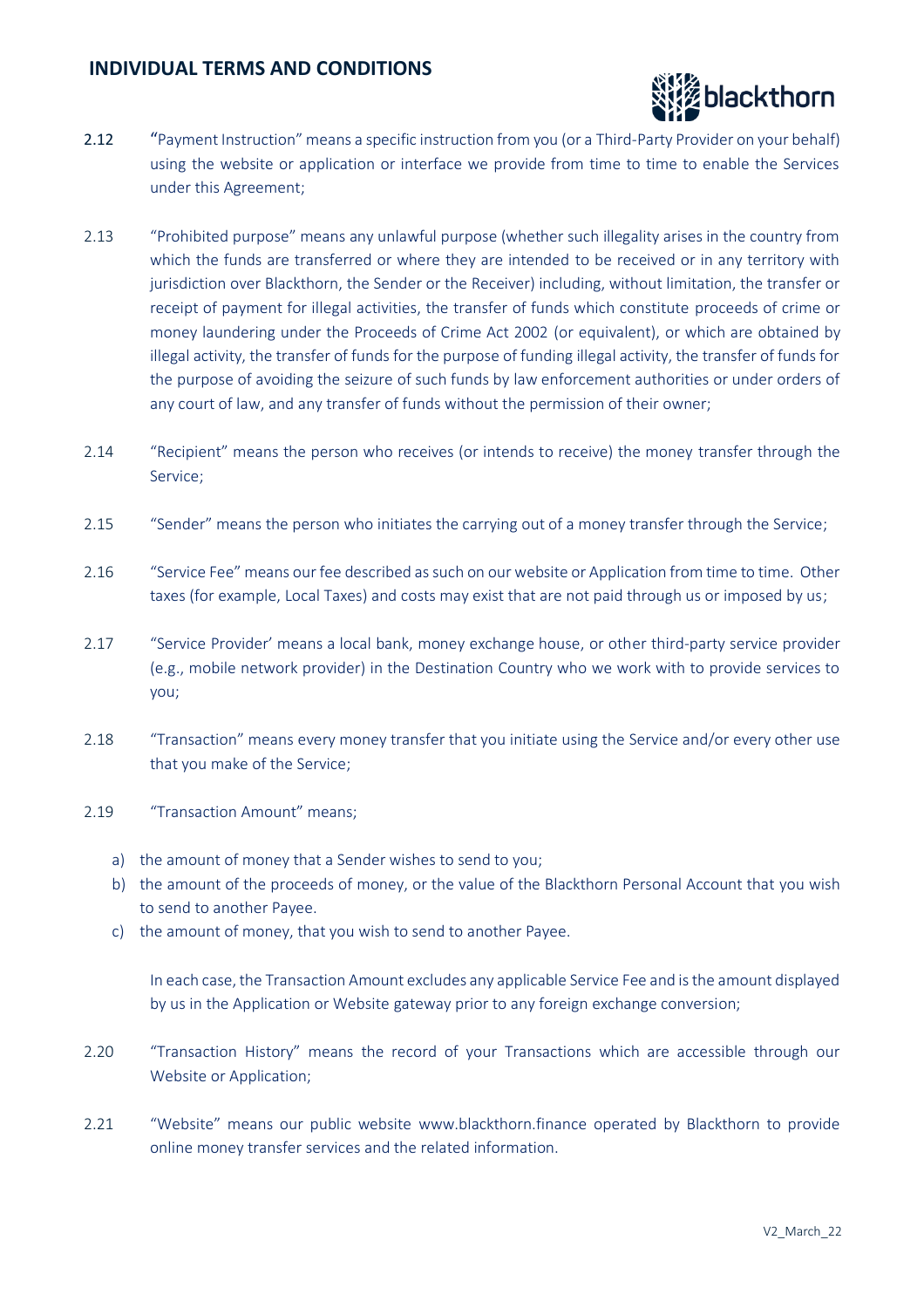

# **3. Relationship**

- 3.1 You do not need to register for a Blackthorn Account in order to visit most areas of our Website or Application. However, to use the Service and access the restricted areas of our Website and/or Application you will need to register and set up an account with us (your "Blackthorn Personal Account").
- 3.2 We will use reasonable care and skill in providing Blackthorn Services to you, but you should bear in mind that your payments do not carry the benefit of any interest and that our service does not have the benefit of any government-backed insurance, guarantee or compensation scheme (for example, no compensation is available from the Financial Services Compensation Scheme if we are unable to meet our liabilities) and the relationship of Blackthorn Finance with you is not that of a bank or trustee.
- 3.3 Blackthorn Finance Limited maintains contractual relationships with its Authorised Representatives, Muniy Limited [FRN 933025] with an address at Kemp House, 152-160 City Road, London, EC1V 2NX, Key to Pay Limited [FRN929483] United House, 9 Pembridge Road, London, England, W11 3JY, and FXPig Payments UK Limited [FRN931431] with an address of 272 Bath Street, Glasgow, Scotland, G24JR.

# **4. Collection of Information**

4.1 Customer Identification

Financial institutions are required to assist in the fight against money laundering activities and the funding of terrorism by obtaining, verifying, and recording identifying information about all customers. We may therefore ask you to supply us with personal identifying information relating to you, and Sender and any Recipient and we may also legally consult other sources to obtain information about you, any Sender and any Recipient.

#### 4.2 Verification and Checks

 We will verify your residential address and personal details in order to confirm your identity. We may also pass your personal information to a credit reference agency, which may keep a record of that information. This is done only to confirm your identity, and that we do not perform credit checks and therefore your credit rating will be unaffected. We may also need to verify the identity of a Recipient or Payee in the same way. All information provided by you is treated securely and strictly in accordance with all applicable law. We may do this directly, for example by asking you for additional information, or asking you to take steps to confirm ownership of your accounts, Payment Instruments or email address; or indirectly, for example by verifying your information against third party databases or through other sources.

#### 4.3 Provision of payment services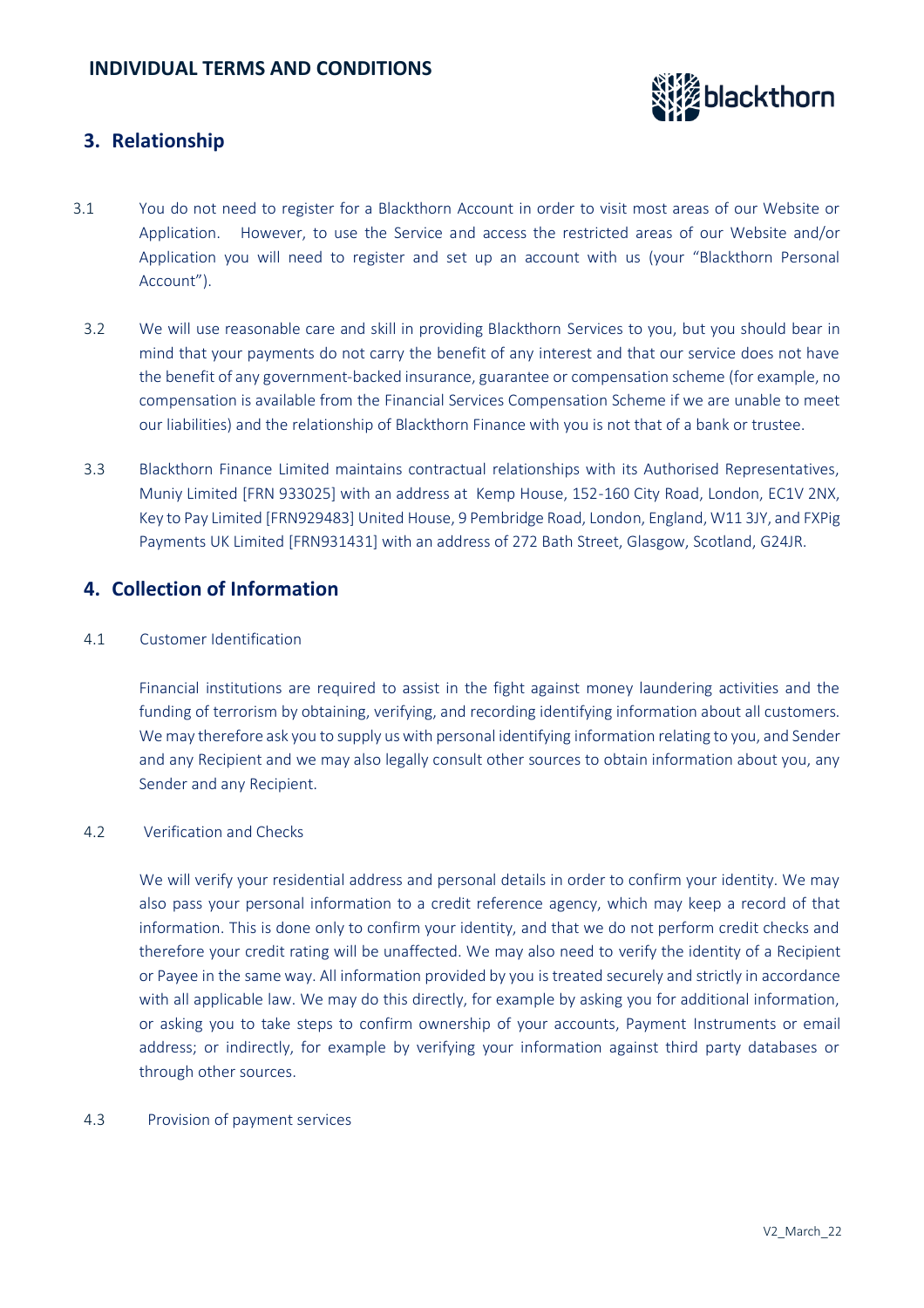

You explicitly consent to us accessing, processing and retaining your personal information for the purposes of providing the payment services described in the Agreement. We need your explicit consent as a result of certain rules which apply to us (the United Kingdom's Payment Services Regulations 2017). This consent does not relate to how we process your personal information for other purposes, which are explained in our Privacy Policy. The Privacy Policy can be found in this Website or Application at https: \[\www.blackthorn.finance/privacy\\_policy](http://www.blackthorn.finance/privacy_policy)

- 4.4 In line with the Privacy Policy we share your personal data within the Blackthorn Finance Limited Group of Companies in order to provide you with the best service. Where you make a payment from your Blackthorn Account, we will provide the recipient with your details (for example, your full legal name and IBAN).
- 4.5 In order to provide our Services to you, Blackthorn works with Suppliers and Correspondent Banking Service Providers. We normally share your personal data with:
	- Suppliers who provide us with IT, payment and card delivery services to include Sum & Substance Limited, Decta Limited, 4StopGMBH, Cratech Limited, Akurateco Limited, PaySafe Limited, Blackthorn Cards Services Limited, SaltEdge and AllPay.
	- Our banking and financial-services partners and payments networks, including Visa and Mastercard, ClearBank, ABN Amro, Banking Circle, Western Union Business Solutions, PPRO VFX Limited in order to to help us provide our services to you - this includes banking and lending partners, banking intermediaries and international payment-service providers
	- Analytics providers and search information providers, to help us improve our website or app.
	- Customer-service providers, survey providers and developer, to help us to provide our services to you.
	- Communications services providers, to help us send you emails, push notifications and text messages.

#### 4.6 Fraud Prevention

The personal information we have collected from you will be shared with fraud prevention agencies who will use it to prevent fraud and money laundering and to verify your identity. If fraud is detected, you could be refused certain services, finance, or employment. Further details of how your information will be used by us and these fraud prevention agencies, and your data protection rights, can be found by at [www.cifas.org.uk/fpn](http://www.cifas.org.uk/fpn)

- 4.7 Details of the personal information that will be processed include, for example: name and address, date of birth, contact details, financial information, employment details, device identifiers including IP address.
- 4.8 We and fraud prevention agencies may also enable law enforcement agencies to access and use your personal data to detect, investigate and prevent crime.
- 4.9 Fraud prevention agencies can hold your personal data for different periods of time, and if you are considered to pose a fraud or money laundering risk , your data can be held for up to six years.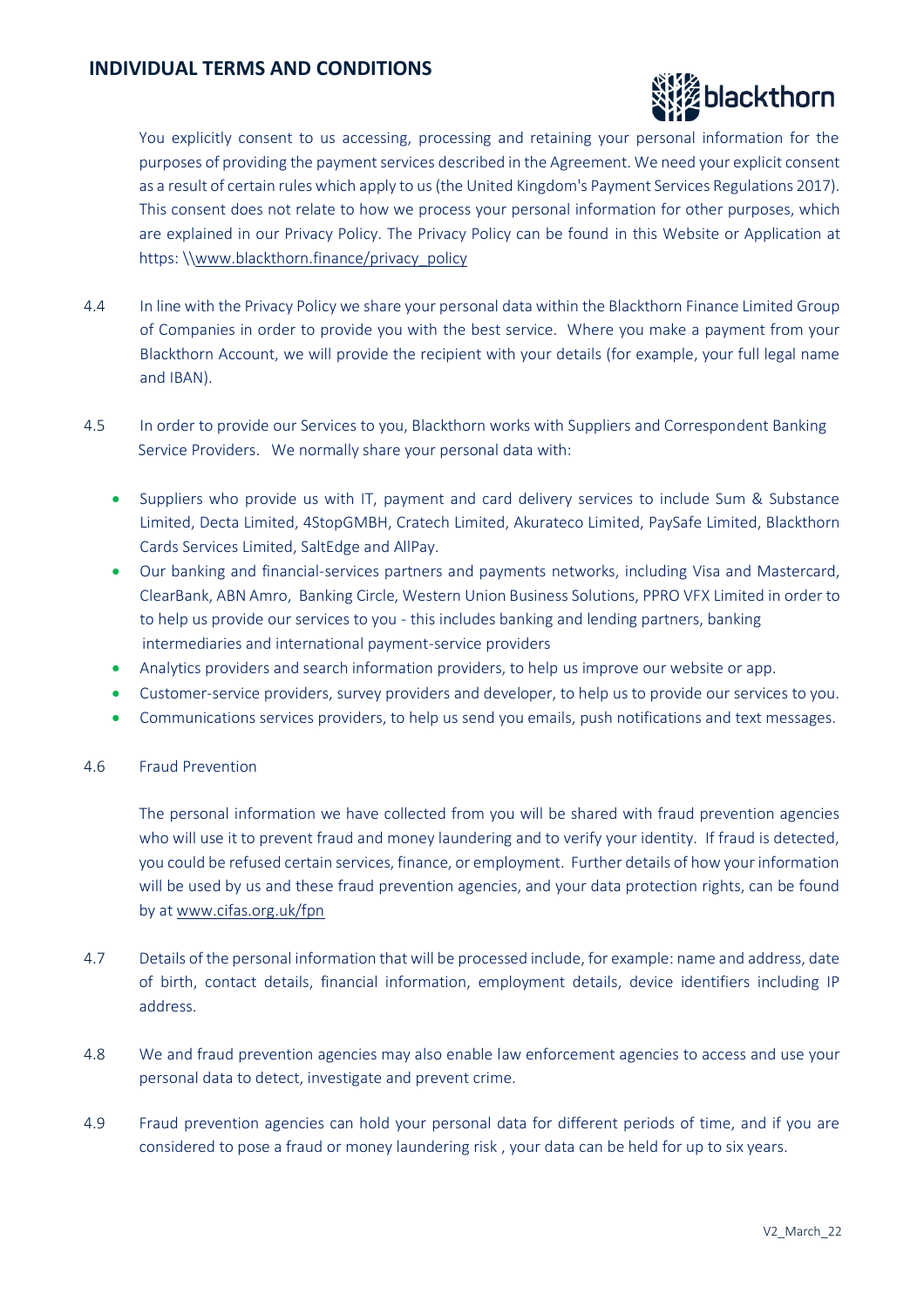

- 4.10 As part of the processing of your personal data, decisions may be made by automated means. This means we may automatically decide that you pose a fraud or money laundering risk if our processing reveals your behaviour to be consistent with money laundering or known fraudulent conduct, or is inconsistent with your previous submissions, or you appear to have deliberately hidden your true identity. You have rights in relation to automated decision making: if you want to know more please contact us using the details as set out in Clause 1.6 above.
- 4.11 If we, or a fraud prevention agency, determine that you pose a fraud or money laundering risk, we may refuse to provide the services or financing you have requested, or to employ you, or we may stop providing existing services to you.
- 4.12 A record of any fraud or money laundering risk will be retained by the fraud prevention agencies, and may result in others refusing to provide services, financing or employment to you. If you have any questions about this, please contact us on the details below.
- 4.13 Fraud prevention agencies may allow the transfer of your personal data outside of the UK. This may be to a country where the UK Government has decided that your data will be protected to UK Standards, but if the transfer is to another type of country, then the fraud prevention agencies will ensure your data continues to be protected by ensuring appropriate safeguards are in place.
- 4.14 We may use information about you and your individual representatives to discharge the responsibilities referred to in clauses 4.1, 4.2,4.3 and 4.4 above to provide our services and to manage our relationship with you. We may disclose this information to payers, recipients and intermediaries in the course of providing our services or as required by Regulation EC 1781/2006 on information on the payer accompanying transfers of funds; persons with whom we share information for anti-money-laundering, security verification or validation purposes; regulatory and prosecuting authorities; service providers acting on our behalf. This may involve transfer of information to countries which do not have data protection laws as strict as those in the UK. Individuals wishing to access or correct the information that we hold about them can do so by contacting our Data Protection Officer at Blackthorn Finance Limited, 74 Back Church Lane, London, United Kingdom, E1 1AB. Before giving us information about any individual you should make sure that they are aware of the matters set out in this Clause 4.

# **5. Eligibility and your right of access**

- 5.1 You warrant that you are over eighteen (18) years old and that you have legal capacity to enter into legally binding contracts under applicable law, including local law in the jurisdiction in which you live.
- 5.2 The information and details you supply to us are true, accurate and complete. In accordance with the provisions of Clause 4 above, you agree that Blackthorn can periodically validate information provided by you, using electronic address and identification verification tools and software which may be provided by public database processing companies, credit reference agencies and other sources.
- 5.3 You agree to notify us promptly of any changes in the details you have supplied to us.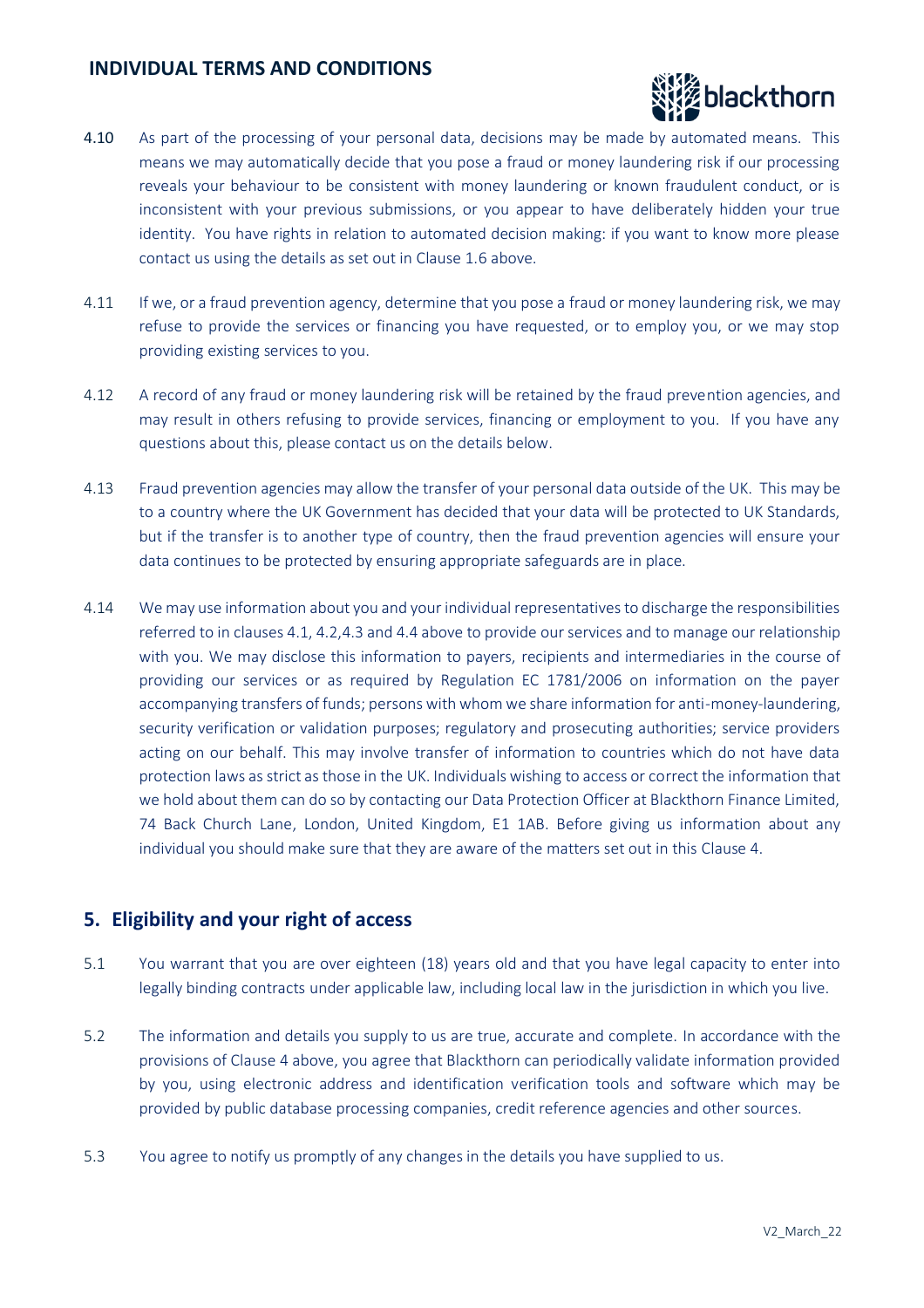

- 5.4 You must take reasonable steps to keep the details you use to access the website and/or Blackthorn App safe and to prevent their fraudulent use, steps to include:
	- a) disguising those details if you write them down and keeping them out of sight of third parties who should not have access to the websites or Blackthorn App (if applicable) your Blackthorn Personal Account.
	- b) not sharing those details with anyone else
	- c) following any reasonable instructions which we give you or publish on our Website or Blackthorn Application from time to time and which are intended to help you keep your use of our services safe.
- 5.5 You must notify us without undue delay in writing or by telephone using the contact details set out in clause 1.6 of these Terms and Conditions or via our Website on becoming aware that someone else knows your password, PIN or other security information or that any of these have been lost, stolen or misappropriated, and we will take immediate steps to try to prevent these from being used.
- 5.6 Your money transfer of foreign exchange transfer instructions to us and your use of your chosen form of payment instrument for payment to us, will not breach any applicable agreement, law or regulation, and you agree to compensate us for any loss we suffer as a result of the above representations being untrue or incorrect.
- 5.7 You must only act on your own behalf i.e., not submit an instruction or receive a transaction on behalf of a third person.
- 5.8 You must only use the service to send money, to people that you know personally, and not to pay for goods or services from third parties you do not know and trust. If you choose to pay third parties for goods and services using our Services, Blackthorn Finance has no control over, and is not responsible for, the quality, safety, legality, or delivery of such goods or services, and that any such use of the Services is entirely at your own risk.

# **6. Payment**

- 6.1 Our Service allows you to send money from any of the countries in which we operate to any person or business in the same or another supported Country (the "Recipient").
- 6.2 We are always expanding our list of supported countries, so please visit our list on our Website or from the drop-down list in the Application itself.
- 6.3 Blackthorn Finance Limited or its associated companies reserves the right to cease providing the Services in any of the supported countries at any time and without notice to You.
- 6.4 To request a money transfer to a Recipient, you will need to provide payment instructions through the Service. This will include but is not limited to the Recipient's full name, address, account number and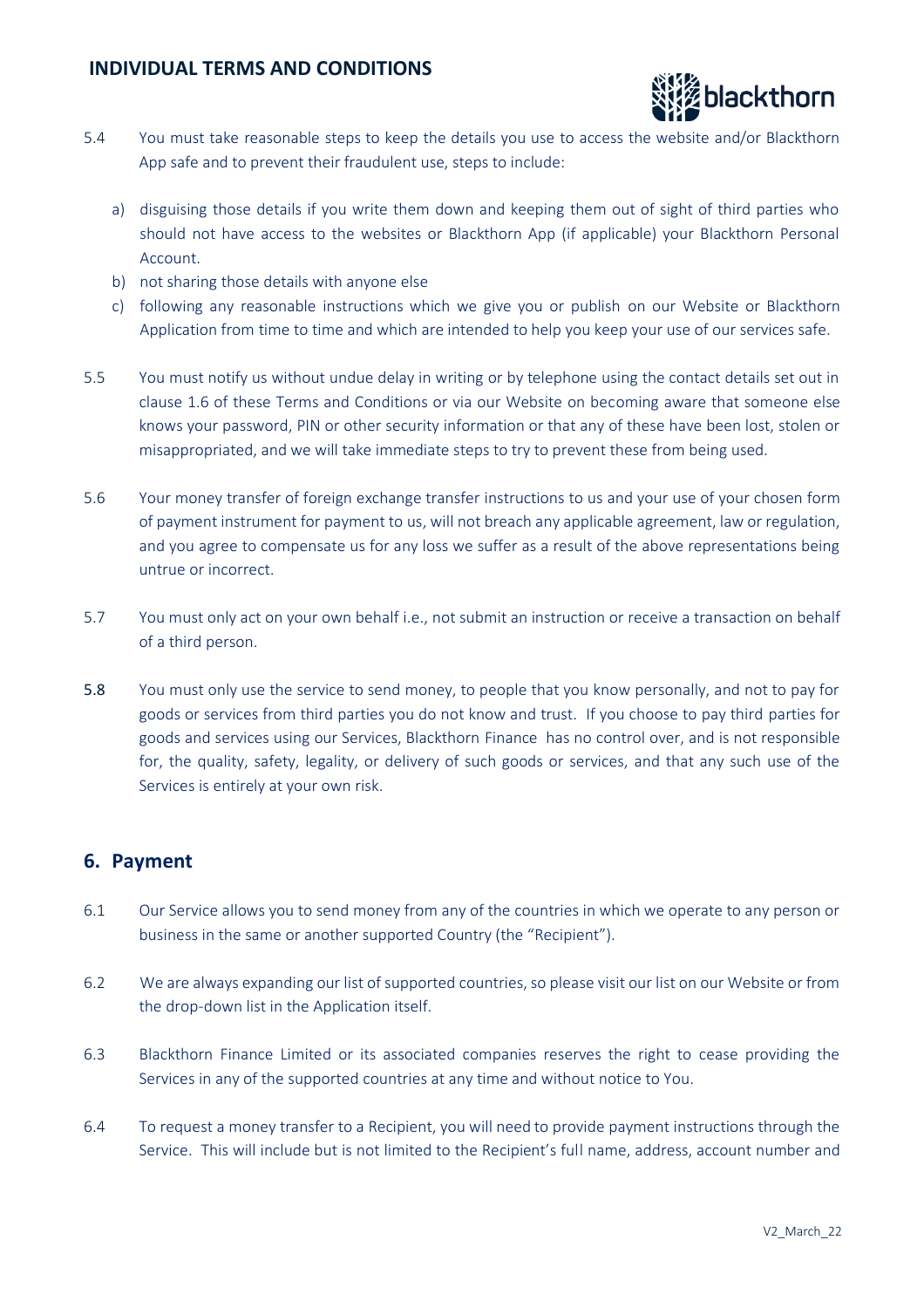

Bank Identifier Code ("SWIFT" OR "BIC"), "Reference" (if applicable) and the amount you wish to send (the "Transaction Amount").

- 6.5 It is solely your responsibility to make sure all the transaction details are accurate before submission.
- 6.6 Providing inaccurate details, will cause delays in processing your transaction or can lead to your transaction failing. Once a transaction has been submitted for processing it cannot be cancelled except by Blackthorn in accordance with clause 13.1 below.
- 6.7 Before you confirm a foreign exchange transaction, we will provide you with the foreign exchange conversion rate that will be applied to your transaction and the fee we will charge for the transaction (the "Transaction Fee"), per Clause 7 below.
- 6.8 Upon confirming your intention to initiate a transaction, a unique transaction identification number will be generated providing You with funding instructions, including your bank account details, your Blackthorn Personal Account Details or request you to provide your card details (if that is the payment method you have chosen), so that you can deposit the Transaction Fee.
- 6.9 For USD transactions, funds and your data will be processed in accordance with NACHAS Operating Rules, and your data will be verified in compliance with said rules. For more information, please review the followin[g https://www.nacha.org/rules/operating-rules](https://www.nacha.org/rules/operating-rules)
- 6.10 The funds will be paid onto the Recipient bank account in the Receiving Country stated in the online Website or Application form. Once your Transfer has been accepted and the Transaction Amount and Transaction Fee has been received by Blackthorn Finance, we will aim to credit the Transaction Amount onto the Recipient bank account in the currency requested in the online form within the chosen delivery time.
- 6.11 Delivery times quoted on our Website and Application and in these Terms and Conditions are representative for the "average" service and are not a guarantee of an individual Service or Transaction timeframe. In particular our correspondent Banks have specified cut off timeframes for receipt and dispatch of electronic payments.
- 6.12 You acknowledge and agree that Blackthorn cannot be held liable for any delay in onward payment attributable to the late arrival of funds or instruction of payment related to the cut off times to a correspondent or designated bank.

#### **7. Exchange Rates**

7.1 The foreign exchange conversion rate shown during the Service is the rate applicable for currency conversion transactions done on that particular day and time.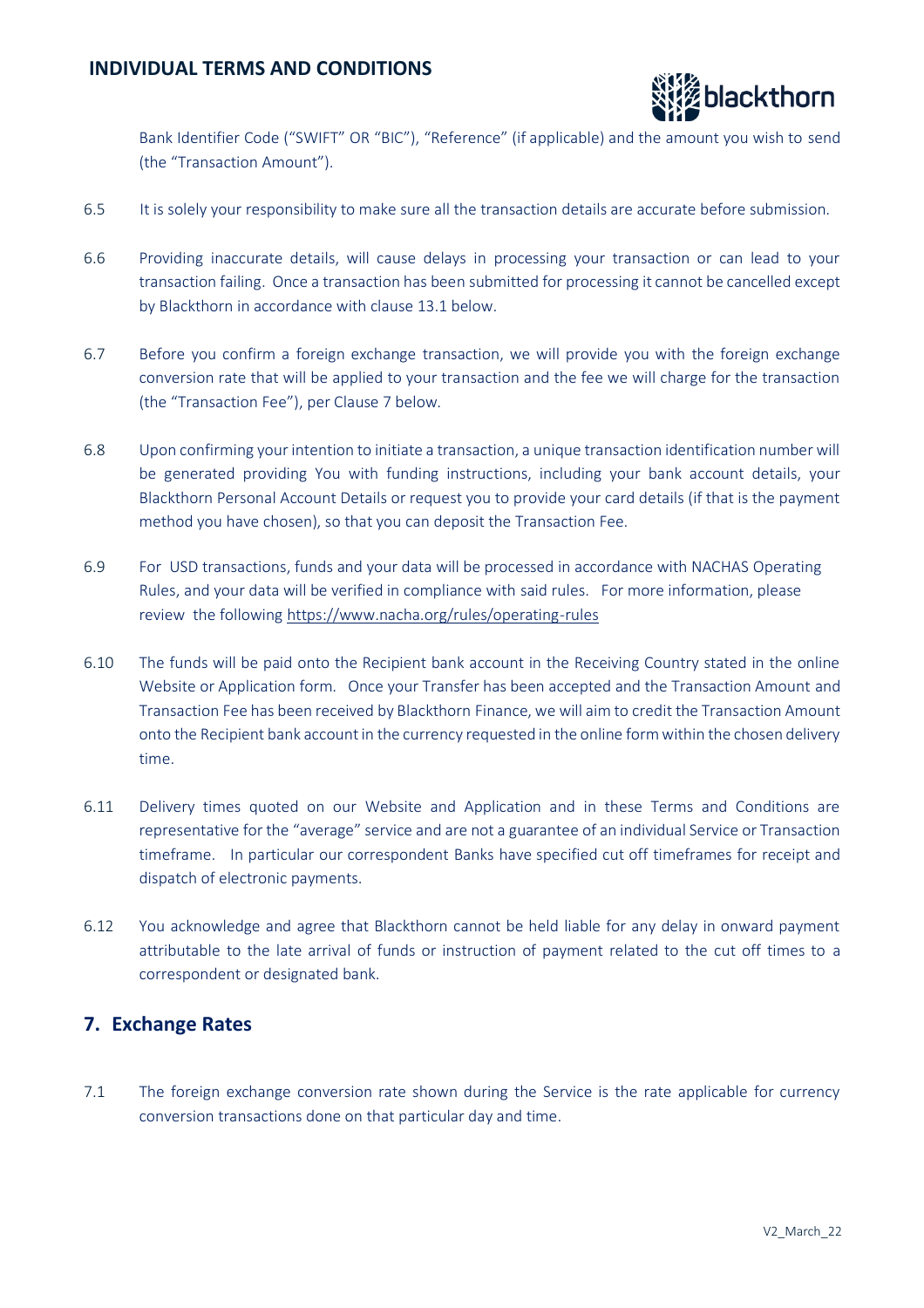

- 7.2 The exchange rates specified during the Service may fluctuate from time to time in accordance with fluctuations in international exchange rate markets.
- 7.3 Each time you will use the Service to transfer money, the exchange rate and the fee we are charging for the Service will be made available to you before the transaction is completed.
- 7.4 When you initiate a transaction, we agree to transfer the Transaction Amount to the Recipient at the rate specified during the Service at that time.
- 7.5 The total amount (the Transaction Amount, Service Fee and other applicable fees and charges) that you will be required to pay and the relevant exchange rate will be displayed clearly on the Website and/or Blackthorn Application before you are asked to confirm your Transaction and proceeding with the Transaction at this point is entirely optional.
- 7.6 This exchange rate will apply even where there is a delay in processing your transaction. When you pay for a transaction in one currency and the Recipient is paid in another currency, there will be a difference between the exchange rate at which we buy foreign currency and the exchange rate provided to you.

#### **8. Other fees, charges and interest**

- 8.1 If you submit a transaction that results in Blackthorn becoming liable for fees or charges, such as a chargeback or other fees, you agree to reimburse us for all such fees.
- 8.2 In order for us to collect payment from you, you authorise us to access, charge, or debit funds from, any of your Payment Instruments. For example, if there are insufficient funds in your personal account at the time you submit your transaction, we may try to debit your bank account or charge your credit card at a later time.
- 8.3 Blackthorn is not responsible for any charges applied by the Recipient's bank resulting from the receipt of funds into the Recipient's bank account.
- 8.4 You should contact the Recipient's bank directly for details about any such charges that may be applicable to the transaction.
- 8.5 We will have no responsibility for any fees or charges you may incur by the use of a particular Payment Instrument to fund a transaction. These may include but are not limited to unauthorised overdraft fees imposed by banks if there are insufficient funds in your bank account or "cash advance "fees and additional interest which may be imposed by credit card providers if they treat use of the Service as a cash transaction rather than a purchase transaction.
- 8.6 You will not be entitled to any interest for the period during which the funds to be remitted are with the Bank or pending remittance or are in the course of remittance, or for any other period. Blackthorn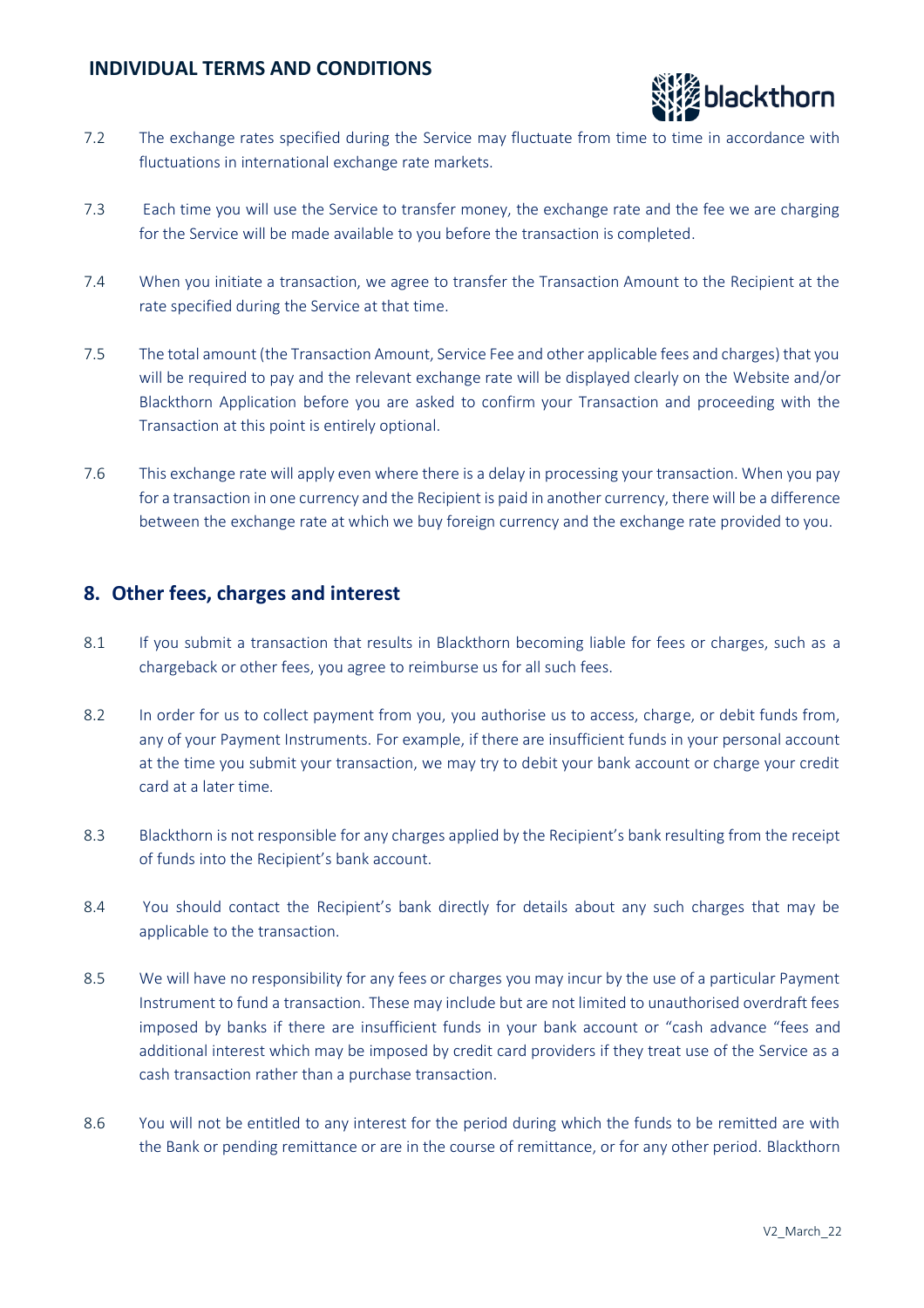

may, at any time and at our sole discretion, limit the amount to be transferred, either on a per transaction basis or on an aggregated basis.

8.7 On certain occasions intermediary bank fees may be applicable. In such cases Blackthorn may refuse to cover the fees. Blackthorn is not liable for covering fees imposed by the bank of the Recipient.

# **9. Performance of the Transaction**

- 9.1 Further to Clause 2.2, customers will be notified in advance of the 120 day timeframe for pay-outs on non-active accounts. Blackthorn expects any notification to be acted up with 24hour timeframe.
- 9.2 We reserve the right to refuse to perform a Transaction (including after Confirmation) if:
	- We are unable to obtain satisfactory evidence of your identity;
	- You provide us with false, incorrect or incomplete information;
	- We are unable to reach you via contact details provided by you;
	- Your transfer instruction, information or documentation is not provided sufficiently in advance to allow us to process it in accordance with your request;
	- We have reason to believe that processing any such payment or Instruction would violate anti-money laundering or counter-terrorism financing laws, rules or regulations;
	- We reasonably believe there may be fraudulent activity or other financial crime affecting you, any Sender or Payee, any money on your account, or any payment;
	- You or the order you placed are in breach of any applicable laws or regulations or are made for a Prohibited Purpose;
	- Processing the Transaction in accordance with your instruction may expose us to liability;
	- We are unable to process your Transaction due to variations in business hours, currency exchange or currency availability issues or due to any Force Majeure Event;
	- We are obliged to do so by any law, regulation court order or instruction from an ombudsman, regulator or governmental body;
	- You are subject to an order relating to your bankruptcy, or you have entered into a voluntary agreement with your creditors; or
	- there is a dispute (which we reasonably believe is genuine) about who owns, or is entitled to, any money on your account. This includes (but is not limited to) the situation where a Sender makes a request for a refund of funds the Sender has sent to us for your account, or we are made aware that the Sender has made a claim against you for return of those funds;
	- You are in breach of these Terms and Conditions;
	- We have reason to believe that any of the foregoing has occurred or is likely to occur; or
	- A Compliance Officer has taken a discretionary decision to do so.
- 9.3 In order to meet Legal and Regulatory requirements, we reserve the right to withhold an incoming payment from being applied to your account. The payment may be held by us for up to 48 hours before contacting you for further information. In some circumstances, we may not be able to apply the incoming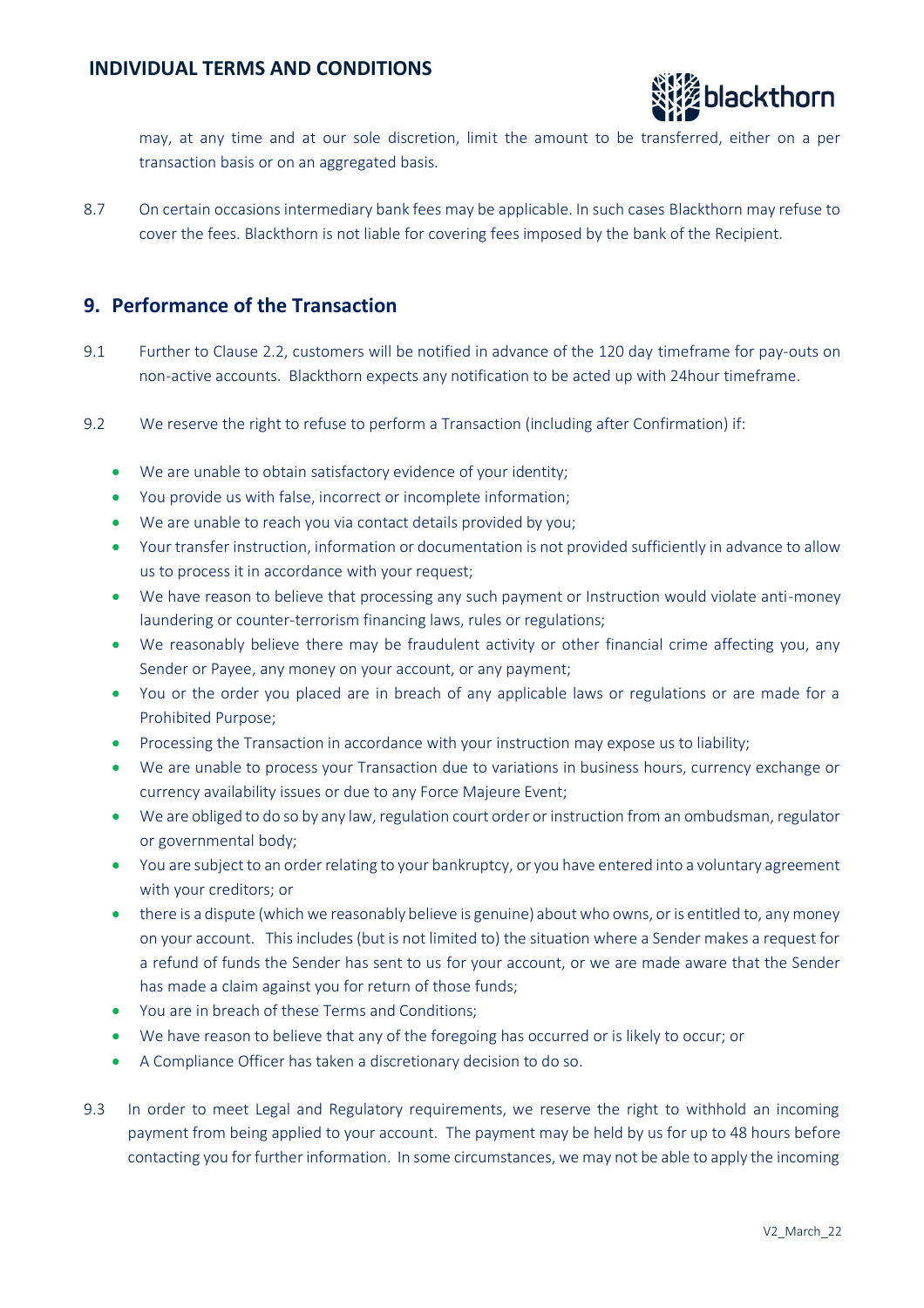

payment to your account and should this occur, we will inform you unless it is unlawful to do so. We shall not be held responsible for any loss that may result from this.

- 9.4 We shall notify you of any exercise of our rights in this clause, including the reasons thereof and any follow-up procedure for correction, unless prohibited by applicable laws and regulations.
- 9.5 We shall not be liable for any damages, costs or losses incurred by the Sender or the Recipient or any third party if, as a result of any of the circumstances referred to in clause 5.4 and 9.2, we fail to complete the transfer of funds in accordance with an order.
- 9.6 We can charge a fee for refusing any payment or Instruction. Where such a fee applies, it will be set out in the Application or on our Website.

## **10.Changes to this Agreement**

- 10.1 We can make changes to the Agreement for any of the following reasons:
	- to reflect any change in law, regulation, codes of practice or guidance, or a recommendation, decision or order of a court, ombudsman, regulator or government body, or new statements, codes of practice or industry guidance designed to enhance consumer protection;
	- to reflect any changes in our business organisation (for example, if we merge with another organisation or transfer our business to another organisation) or the Service Providers we use;
	- to provide you with extra benefits or additional services;
	- to reflect (in a proportionate way) changes in our costs in providing our services, for example changes in market conditions, technology costs, inflation and/or the costs of providing facilities.
	- to reflect (in a proportionate way) any cost associated with any new product or service we introduce, or any new feature on an existing product or service, or any change in the Service Providers we use;
	- to make the terms clearer or fairer to you, or to benefit you.
- 10.2 We can also introduce, increase, decrease or abolish transaction limits for certain types of payments made to or by you using our Services from time to time. We may do this for any of the following reasons:
	- to comply with law, regulation, codes of practice or guidance, or a recommendation, decision or order of a court, ombudsman, regulator or government body, or new statements, codes of practice or industry guidance designed to enhance consumer protection and/or the security of payment and financial systems;
	- to take account of and address risks we have identified in the payments that our customers are receiving or carrying out, or to anticipate any such risks arising; or
	- to reduce the risks of financial crime.
- 10.3 We may publish details of transaction limits on our Website, or details may be available from us on request.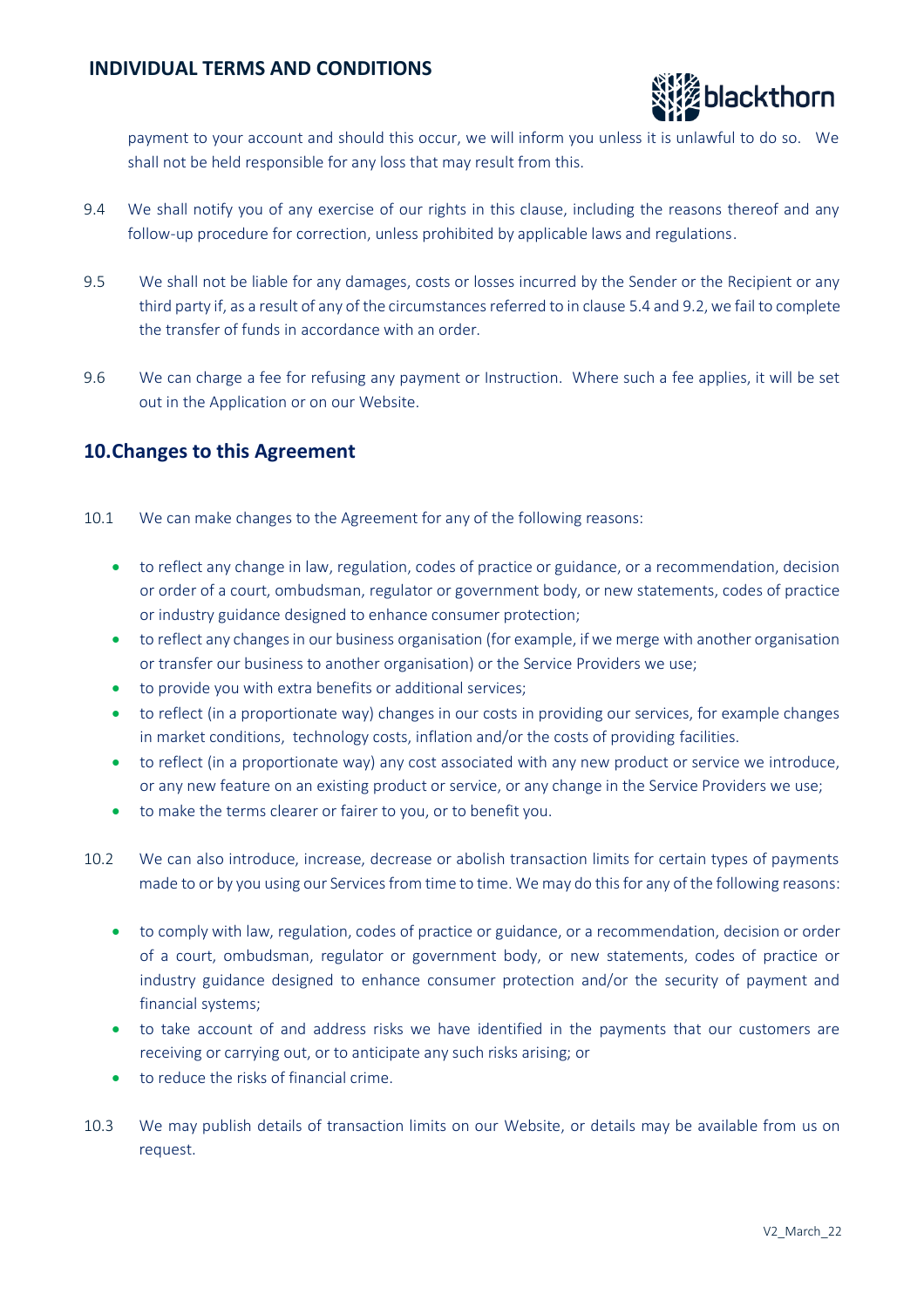

- 10.4 Whenever We decide to make a change, we will act reasonably, and any change will be proportionate to the circumstances giving rise to the change.
- 10.5 As our Agreement with you may last for a long time and we cannot anticipate everything that might happen during that time, we may also need to make changes for other justifiable reasons. If we do so, we will explain the reason to you when we tell you about the change.
- 10.6 Blackthorn will give you personal notice of the change one (1) month prior to the change where:
	- we change the terms and conditions which deal with the way payments can be made by you or to you, or into or out of your Blackthorn Personal Account;
	- we make a change to your disadvantage; or
	- we introduce a new Service Fee or charge.
- 10.7 In these circumstances, you can ask us close any account you hold with us, at any time before the change comes into effect and the normal notice period for closure will not apply. If you do not ask us to do this, you will be treated as having accepted the change.
- 10.8 The following are circumstances where we can make a change to the Agreement more quickly (including immediately), without giving you prior notice. In these circumstances you will not have the right to close your Personal without giving the usual notice. The circumstances are:
	- where we are obliged to make the change due to compliance with law, regulation, codes of practice or guidance, or a recommendation, decision or order of a court, ombudsman, regulator or government body, or new statements, codes of practice or industry guidance designed to enhance consumer protection;
	- where we are obliged to introduce, increase, decrease or abolish a transaction limit urgently, for any of the reasons explained in Clause 9.2. In addition, we may not be able to give you notice of the change where we reasonably believe doing so might compromise the security of our systems;
	- where we introduce a new service or functionality (and even if we introduce new charges for that service), provided the introduction of the new service does not affect your use of our existing services; or
	- where the exchange rates we use when converting one currency change. These rates change frequently intra-day.
	- In the case of all other changes apart from those set out in clauses 10.6 and 10.7, we can make the change immediately, without giving you personal notice. Instead, we will update the copy of the Agreement on our Website and Application. You will be asked to accept the new terms when you log in but should check our Website regularly so that you are familiar with the up-to-date terms of your Agreement.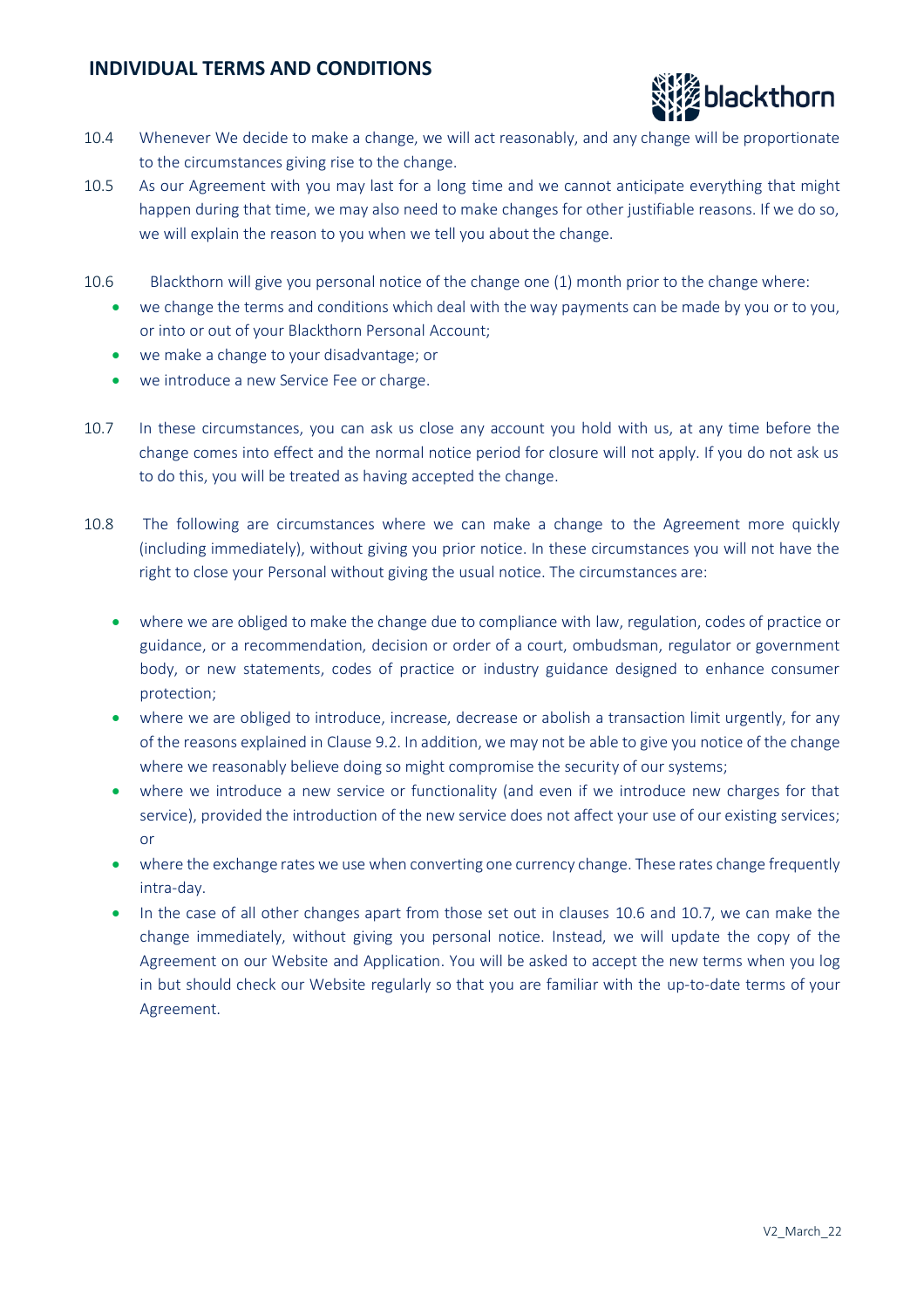

## **11.Closure and Termination**

- 11.1 You can terminate the Agreement on one month's written notice, unless we have broken the terms of your Agreement with us in a serious way, and (where it is possible to put this right) we have not put this right within a reasonable period of time requested by you. In this case, you can terminate the Agreement with immediate effect.
- 11.2 We can terminate the Agreement upon one months' notice, except as provided for in clause 11.4.
- 11.3 We can terminate the Agreement with immediate effect if you:
	- become, or we reasonably believe or become aware you are likely to become, insolvent or are declared bankrupt;
	- have broken the terms of your Agreement with us in a serious way, and (where it is possible to put this right) you have not put this right within a reasonable period of time requested by us;
	- through any means of communication intimidate, harass or threaten us, our employees, officers, agents, Service Providers or customers with violence, property damage or any other offensive, indecent, discriminatory or hateful material;
	- breach or attempt to breach the security of our Application or Website or our Services (including, but not limited to, modifying or attempting to modify any information; unauthorised log-ins, unauthorised data access or deletion; interfering with the service, system, host or network; reverse engineering of any kind; spamming; hacking; falsifying data; introducing viruses, Trojan horses, worms or other destructive or damaging programs or engines; or testing security in any way); or
	- are, in our reasonable belief, using the Website and/or any of our Services in connection with fraudulent, illegal, unethical, immoral or Prohibited activity, or to promote or support discriminatory, extreme or offensive practices, or permitting or encouraging a third party to do any of these things.
- 11.4 We can terminate the Agreement with immediate effect if:
	- we are obliged to do so by law, regulation, a court order or the instructions of an ombudsman, regulatory or government body, or we reasonably believe that a court order is, or instructions from an ombudsman, regulatory or government body are, likely to be given; or
	- we reasonably believe that the way in which you are using some or all of our Services might expose us to any sanction, penalty, fine, censure, direction or order from any court, ombudsman, regulatory or government body.
- 11.5 If you wish to close your account, any money held on your account will be transferred to a bank account or to an account held with another electronic payment system as indicated by you. Any applicable fees (fees for services provided by us and other unpaid amounts, including but not limited to, fines and damages incurred by us due to the breach of the Agreement or other obligations committed by you, which have been imposed by international payment card organizations, other financial institutions and/ or state institutions) will be deducted from your balance prior to transferring the funds. In the event of a dispute between you and us, the funds under dispute will be retained until the dispute is resolved.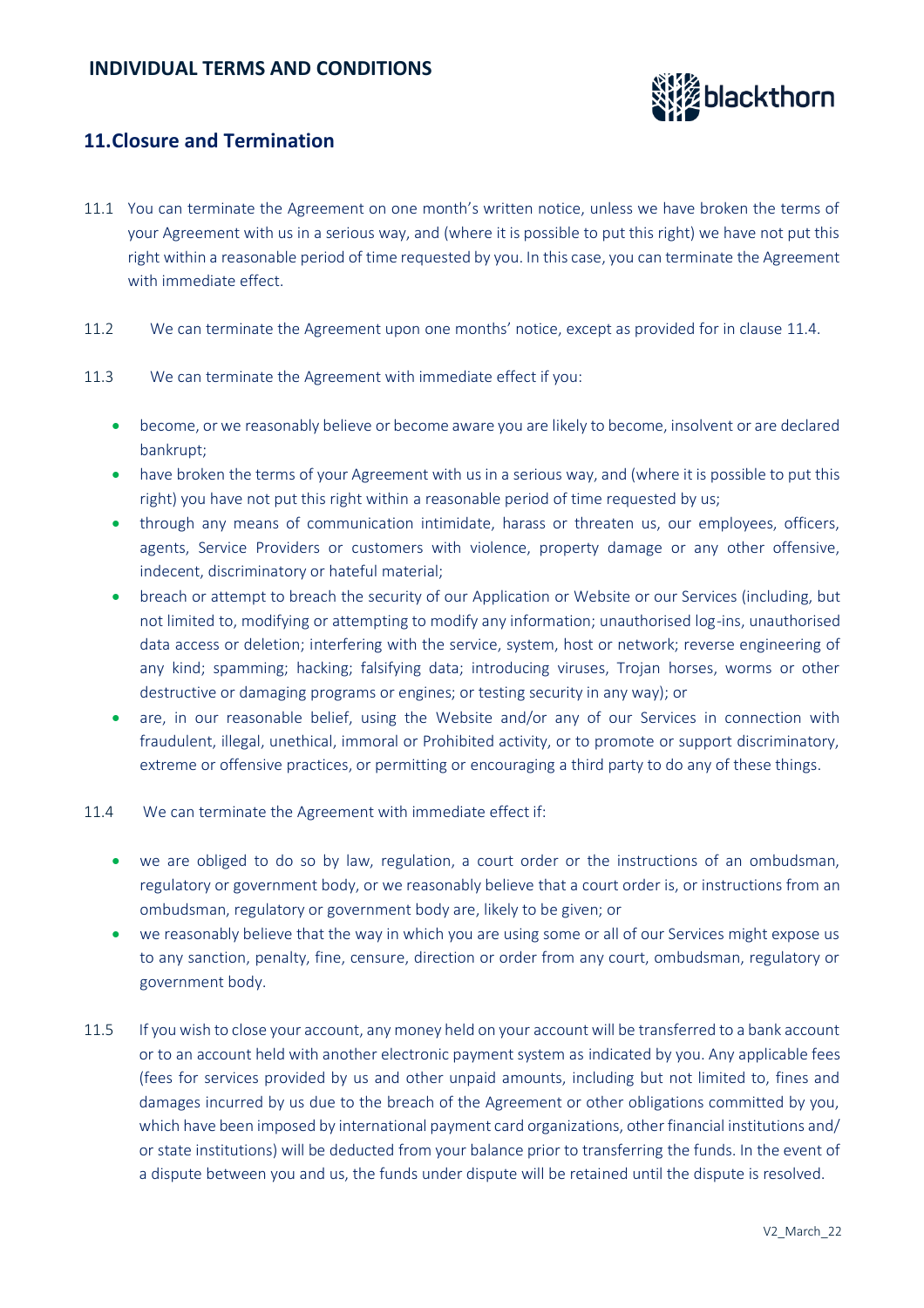

## **12.General**

- 12.1 Termination of our agreement under these Terms and Conditions does not affect your or our accrued rights and obligations at the date of termination.
- 12.2 A failure to exercise or delay in exercising a right or remedy provided by these Terms and Conditions or by law does not constitute a waiver of the right or remedy or a waiver of other rights or remedies. No single or partial exercise of a right or remedy provided by these Terms and Conditions or by law prevents further exercise of the right or remedy or the exercise of another right or remedy.
- 12.3 In case any provision in or obligation under these Terms and Conditions shall be invalid, illegal or unenforceable in any jurisdiction, the validity, legality and enforceability of the remaining provisions or obligations, or of such provision or obligation in any other jurisdiction, shall not in any way be affected or impaired thereby.
- 12.4 You may not assign, transfer or create any trust in respect of, or purport to assign, transfer or create any trust in respect of, a right or obligation under these Terms and Conditions.
- 12.5 Neither these Terms and Conditions nor any transaction carried out under them shall confer contractual or other rights on, or be enforceable against us by, any party other than you.

## **13. Intellectual Property**

- 13.1 The Blackthorn Website and its Application, the content, the name Blackthorn Finance and other names, logos, signs, domain names, email addresses and other indications of origin displayed on the Website or the Application relating to our products and/or services and all intellectual property relating to them and contained in them (including but not limited to copyrights, patents, database rights, design right, trademarks, ) ("IPRs") are owned by us, our affiliates or third party licensors. You shall not acquire any right, title and interest in and to the Website and the Application shall remain our property of such other third parties.
- 13.2 You may use the Website and the Application only for the purpose of the bona fide use of our Service as an individual customer and only permitted by these Terms and Conditions. You may not duplicate, publish, modify, create derivate works from, participate in the transfer or sale of, post on the internet, or in any way distribute or exploit the Website, the Application or any portion thereof for any public or commercial use without our express permission. You may not: (a) use any robot, spider, scraper or other automated device to access the Website or the Application or to use the Service and/or (b) remove or alter any copyright, trademark or other proprietary notice or legend displayed on the Website (or printed pages of the Website).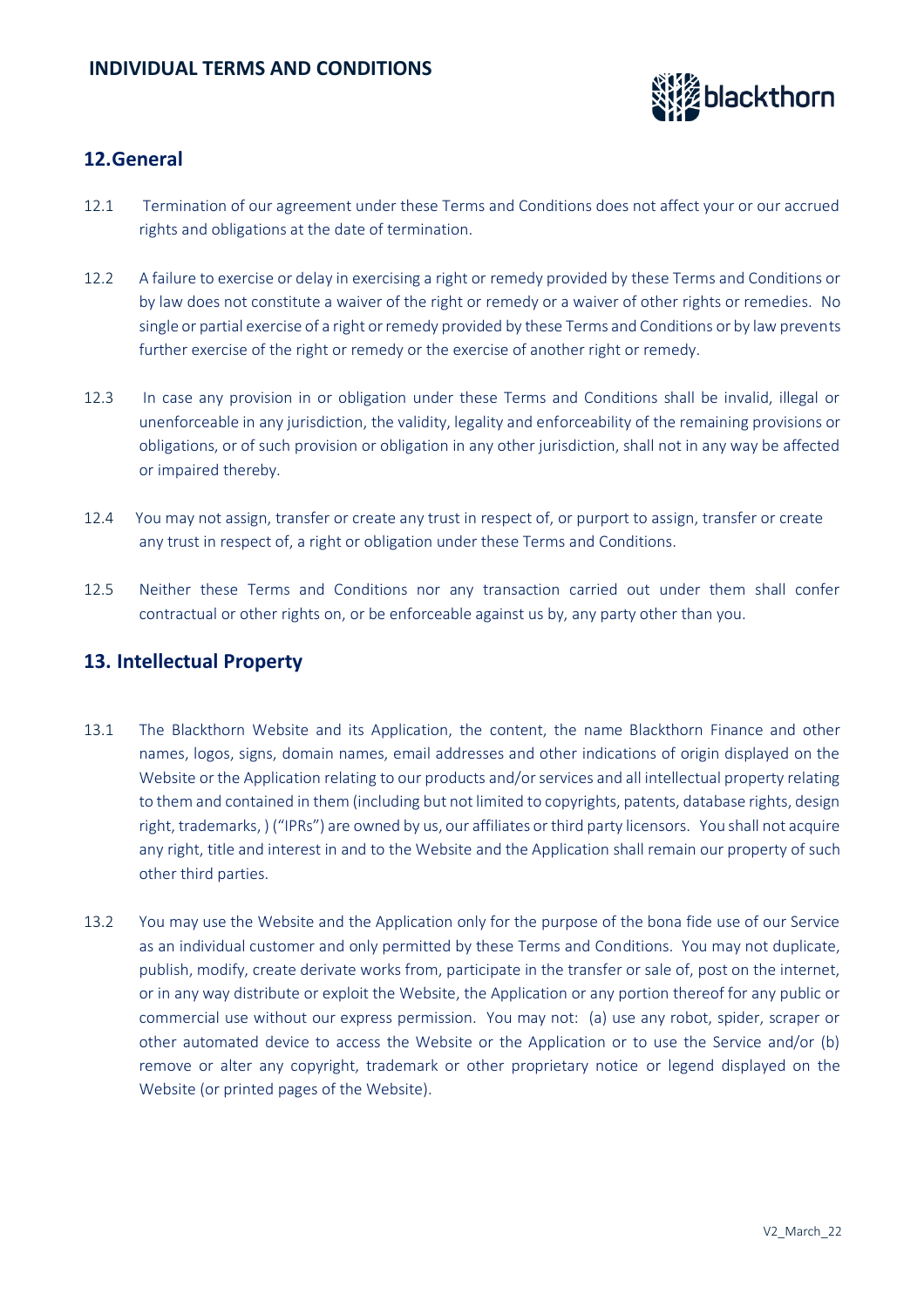

## **14.Limitations of Liability**

- 14.1 We will provide the Service using reasonable care and diligence.
- 14.2 We will use reasonable endeavours to make the Service available except for: planned maintenance, for which 24 hours' notice will be given by placing a notice on our Website or Application or by providing you an alert through the Service;
- 14.3 Or unscheduled maintenance during normal business hours (UK time) or otherwise, for which we will use reasonable endeavours to give you advance notice by placing a notice on our Website or Application or by providing you an alert through the Service.
- 14.4 The Service is provided on an "as available" and "as is" basis. This means that we are unable to promise that your use of the Service will be uninterrupted, without delays, error-free or meet your expectations and we do not give any commitment relating to the performance or availability of the Service in these Terms and Conditions and, to the extent we are able to do so, we exclude any commitments that may be implied by law.
- 14.5 We will also not be responsible, to the extent permitted under any applicable law, for any delay in performing any transactions or any of our other obligations if this is caused by circumstances beyond our control, such as changes in the law, withdrawal of a foreign currency, strikes or labour disputes, imposition of sanctions over a beneficiary or natural disaster.
- 14.6 We will notify you as soon as we can if we are unable to perform a transaction for any of these reasons and will use reasonable measures to secure the return of any money paid by you.
- 14.7 To the extent permitted under any applicable law, in no event shall Blackthorn Finance, our subsidiaries, officers, agents, partners, or employees be responsible to you in any way beyond the sum of £500.00 (in addition, when applicable, to refunding the transaction amount and transaction fees).
- 14.8 However, in the event that we make a payment transfer that is not in accordance with your instructions (for example, we send the transfer to the wrong Recipient), we will refund you that payment in full.
- 14.9 For security reasons, we recommend that you only send money through the Service to people you know personally.
- 14.10 If you choose to pay third parties for goods and services using the Service, you acknowledge that Blackthorn Finance has no control over, and is not responsible for, the quality, safety, legality, or delivery of such goods or services and that any such use of the Service is entirely at your own risk.